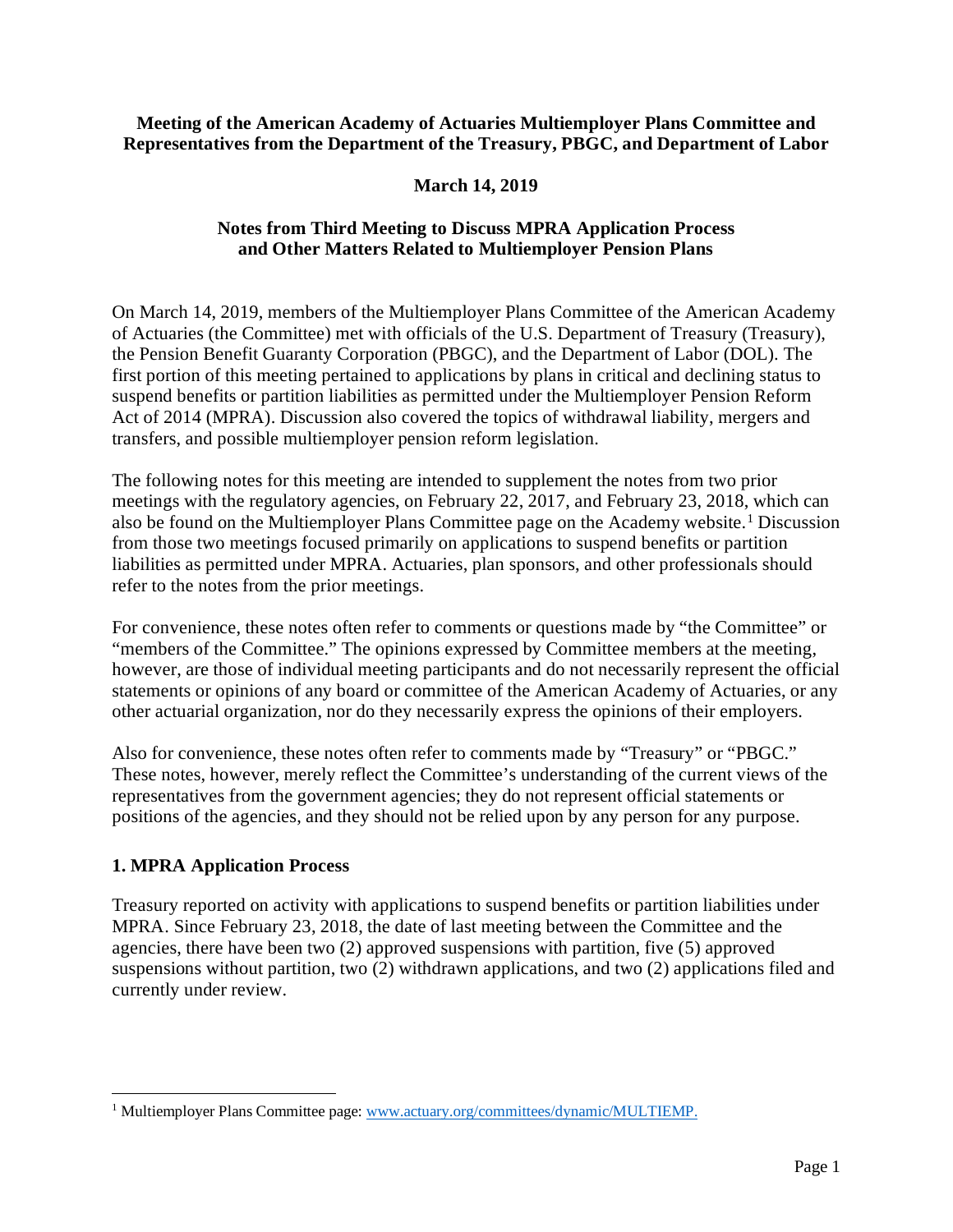### Projections of Contributions

Treasury discussed factors the actuary should consider when selecting assumptions for projecting future contributions, including contribution base units and withdrawal liability payments, based on its observations from reviewing recent applications to suspend benefits. Treasury noted that issues with these assumptions are among the more common reasons recent applications have been withdrawn.

- The plan actuary should develop assumptions for future contribution base units and withdrawal liability payments based on input from the plan sponsor. At the same time, the plan actuary should independently assess the input provided by the plan sponsor and develop a solid basis that is reasonable. The plan actuary should justify those assumptions within the application submitted.
- Months into its review, Treasury will likely request the plan sponsor to provide information on contributions, employer withdrawals, and active participant experience that has occurred after the application was submitted. The intent of this request is to confirm that the latest trends support the assumptions included in the application.
- The plan actuary should explain and justify any discrepancies in employer or contribution data between the application and the latest Form 5500 filings. For example, the application should explain if any changes in contribution base units are due to new or temporary projects.
- Treasury may ask the plan sponsor to provide information regarding its policy for collecting withdrawal liability payments, as well as a list of employers that withdrew in the last five or 10 years and the payments collected from them. The data should support the assumption for withdrawal liability payments from future withdrawals.
- Treasury may request financial statements for participating employers that represent a significant percentage of total contributions to the plan. Both Treasury and PBGC have entered into non-disclosure agreements with employers when the requested information is not publicly available.
- Treasury may request historical data regarding contributions and contribution base units split by major employers or employer groups. Treasury may also request historical contribution base unit data split between continuing employers and withdrawn employers. The plan actuary should provide clear justification for any assumption that is not supported by recent trends.
- Treasury may request information regarding reciprocity agreements and how they are reflected in the assumptions for projecting future contributions. (One member of the Committee expressed concern over Treasury placing too much importance on reciprocity in projecting future contributions.)
- PBGC shared an anecdote about a plan with an overall trend of declining contribution base units. However, when focusing on the remaining employers (excluding those that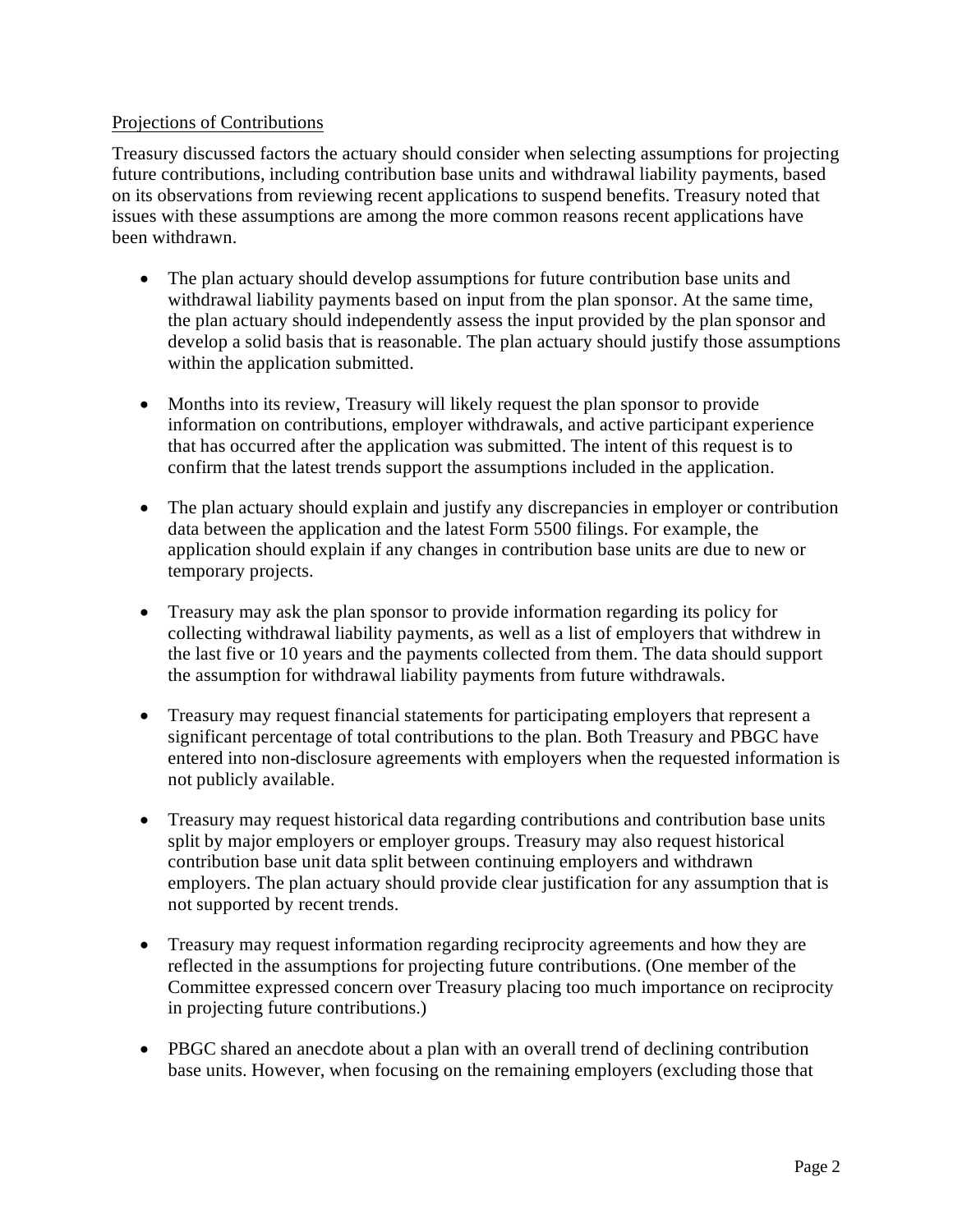had previously withdrawn), contribution base units had increased in recent years. In this case, recent trends supported the assumption for level future contribution base units.

• PBGC also noted that a significant change in contribution rates required under the adopted rehabilitation plan may be considered in justifying a contribution base unit assumption that differs from recent experience. For example, if the rehabilitation plan previously required significant contribution rate increases but now requires lower (or no) future increases, that could help support an assumption that future contribution base units may differ from recent experience.

# Equitable Distribution

Treasury discussed the equitable distribution standard under MPRA. First and foremost, Treasury strongly encourages plan sponsors to study the regulations on the topic, including the illustrative examples.<sup>[2](#page-2-0)</sup>

A default approach to equitable distribution is to apply the same percentage reduction to all participants, subject to the limitations under MPRA. If a plan sponsor diverges from this simple approach, it must be prepared to provide supporting evidence that the proposed suspension is equitably distributed across all participant groups. Again, Treasury encourages a close review of the applicable regulations for guidance.

Treasury indicated that if a proposed suspension recalculates benefits based on a new, uniform formula without acknowledging how the new post-suspension formula compares to the presuspension formula, an application will likely not pass the regulatory equitable distribution standard. The plan sponsor should consider the various levels of accrual rates that historically applied and the differing impact of the reductions for different participant groups under the proposed suspension. In demonstrating that the proposed suspension is equitably distributed, the plan sponsor should provide as much detail as possible illustrating how different participant groups will be affected.

If needed, Treasury will provide guidance to the plan sponsor as to how to identify the participant groups for demonstrating that the proposed suspension is equitably distributed, including as part of a pre-application conference. (See the notes below on pre-application conferences.) Treasury provided the following example related to participant grouping for purposes of demonstrating equitable distribution.

> *Example.* Consider a plan that defines benefits as a percentage of contributions. Originally, the monthly accrual rate was 2% of annual contributions. Years ago, the monthly accrual rate was lowered to 1.5% of contributions for future service. The proposed suspension would recalculate all accrued benefits to be 1% of contributions.

> The plan sponsor's demonstration that the proposed suspension is equitably distributed would need to include at least three participant groups: (i) those whose benefits are based entirely on the 2% accrual rate, (ii) those whose benefits are based entirely on the 1.5% accrual rate, and (iii) those whose benefits are based on both the

<span id="page-2-0"></span><sup>2</sup> Link to final regulations: [https://www.govinfo.gov/content/pkg/FR-2016-04-28/pdf/2016-09888.pdf.](https://www.govinfo.gov/content/pkg/FR-2016-04-28/pdf/2016-09888.pdf)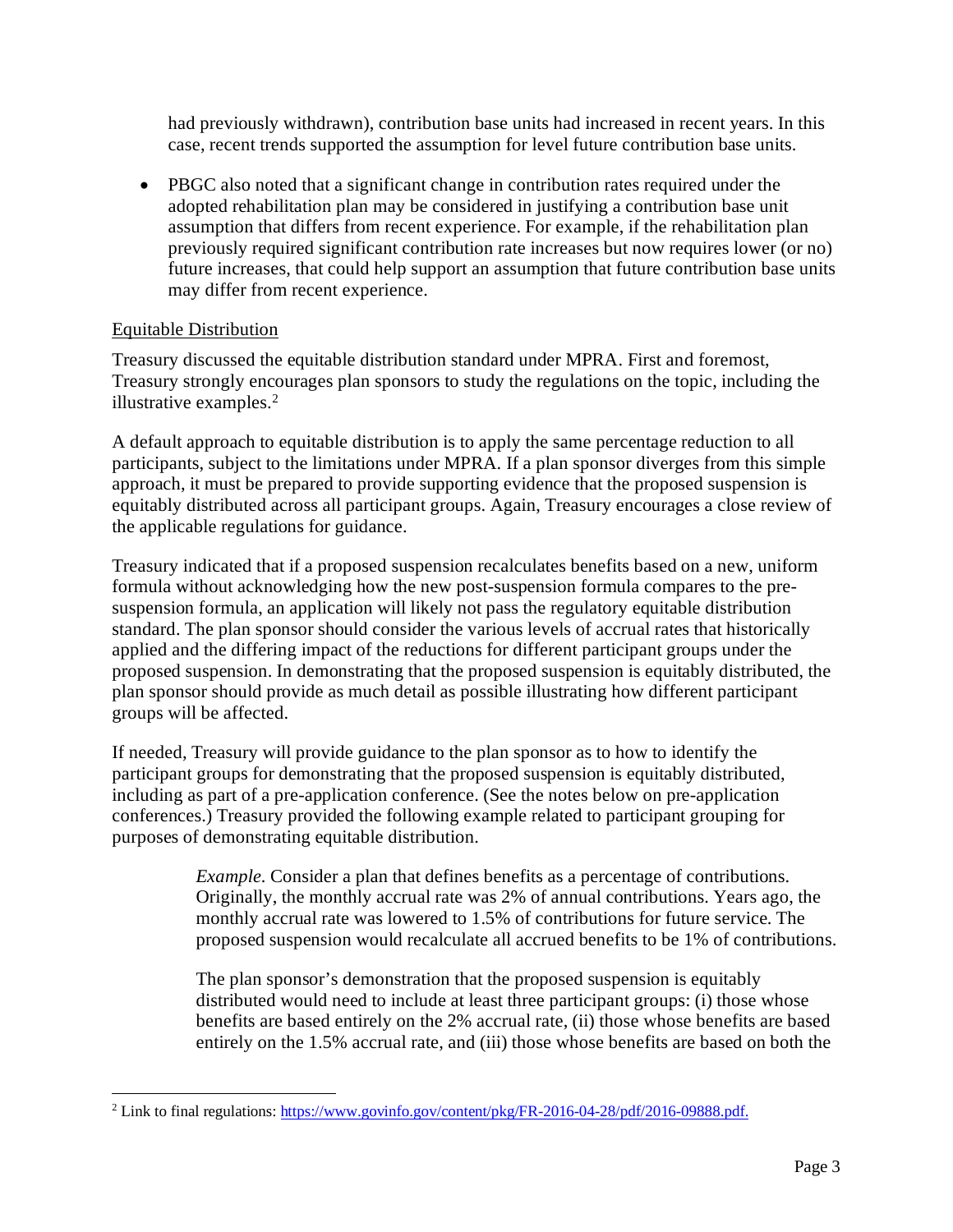2% and the 1.5% accrual rates. The third group may need to be further stratified, depending on the specific circumstances.

In this example, the proposed suspension would result in greater benefit reductions for the participants in the first group than those in the second group. The plan sponsor should demonstrate why the different levels of reductions are equitably distributed. If requested, Treasury will provide input to the plan sponsor on how much, if any, the third group would need to be further stratified.

Responding to a question from the Committee, Treasury indicated that a proposed suspension that is specifically designed to eliminate benefit increases from the late 1990s may pass the equitable distribution standard. Treasury noted that they recently approved an application to suspend benefits that removed such benefit increases.

### Investment Return Assumptions

Treasury reported that, following the publication of the notes from the February 23, 2018, meeting, it saw a significant "improvement" in the selected investment return assumptions in applications to suspend benefits. (See the notes from that meeting for more information.)

Concerns remain, however, with assumptions that do not adequately consider the possibility for future changes in target asset allocations and liquidation of alternative investments such as real estate, hedge funds, or private equity. In other words, when performing projections of plan assets, the plan actuary should consider the possibility that the plan sponsor will need to liquidate such investments, perhaps at a loss (liquidation penalty). More specifically:

- The plan actuary should consider what future events may trigger a change in the target asset allocation, and how the plan sponsor would change the asset allocation in those events. For example, the plan sponsor may change the target asset allocation if plan assets drop below a certain point.
- The plan actuary should also consider whether the plan's specific investments in asset classes such as real estate or private equity are easily liquidated. For example, the implications of liquidation might be different for a direct real estate investment (in other words, when the plan owns an actual physical property) versus a real estate fund.
- If the plan is required to perform stochastic projections as part of its application for a suspension of benefits, the plan actuary should consider the percentage of scenarios that result in liquidation.
- In evaluating whether to assume that the plan sponsor may change the target asset allocation, the plan actuary should seek input from the plan's investment consultant and the plan sponsor.

Treasury stated that plan actuaries should consider the applicable actuarial standards of practice, specifically No. 27 and No. 41, when selecting and documenting the investment return assumptions for an application to suspend benefits. The plan actuary may rely on the advice from outside experts (for example, the plan's investment consultant) in selecting the investment return assumptions, but the selected assumptions must still reflect the actuary's professional judgment.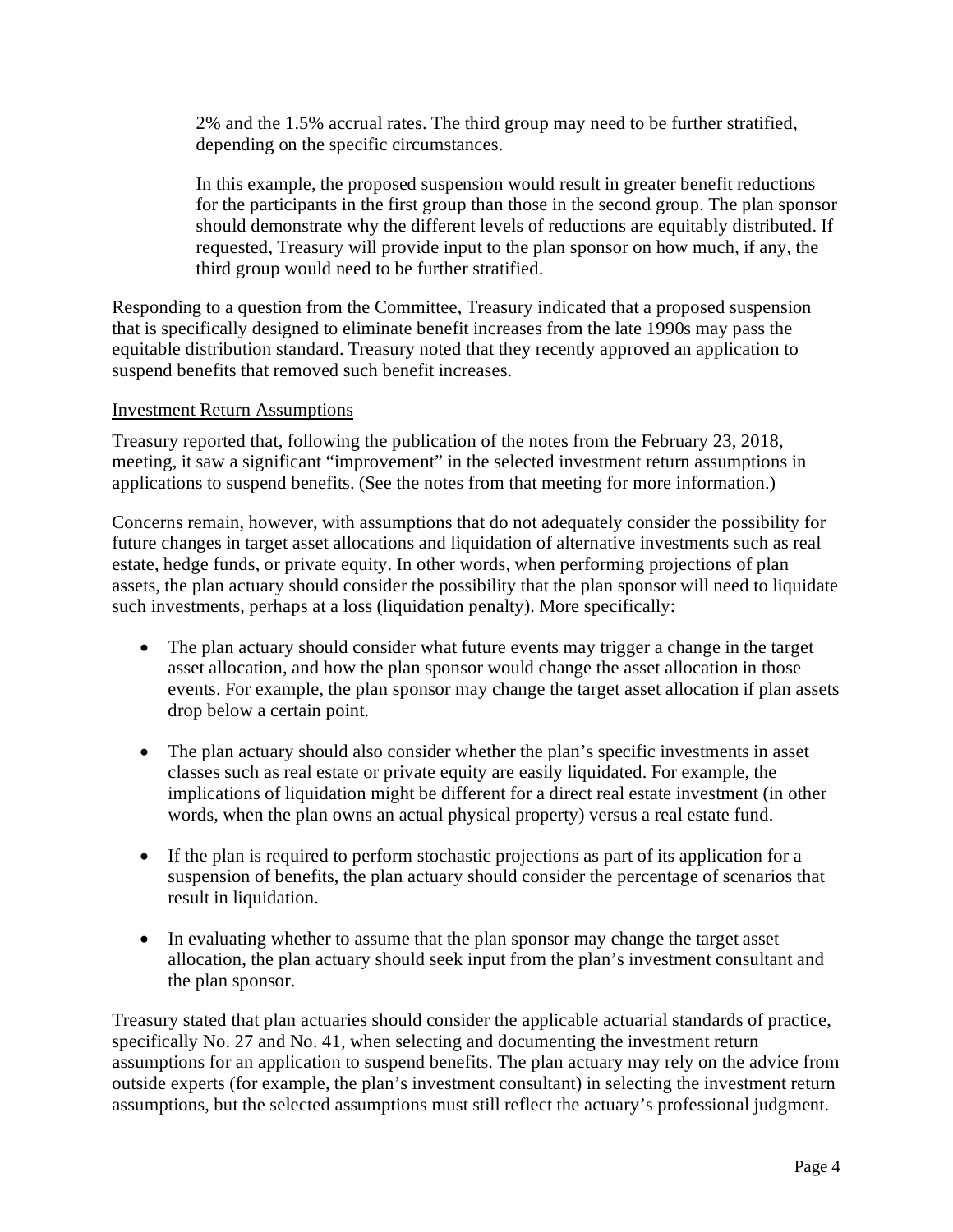More specifically, the final regulations for applications to suspend benefits under MPRA require that the selected actuarial assumptions be reasonable, both individually and in the aggregate. The final regulations also require the selected assumptions to be appropriate for the purpose of the measurement. Due to these requirements, the plan actuary cannot simply rely on assumptions developed by outside experts without also determining that those assumptions are both reasonable and appropriate for the purpose of the measurement.

#### Pre-Application Conferences

In November 2017, Treasury first indicated its willingness to engage with plan sponsors to discuss possible applications to suspend benefits before the application is formally submitted. The February 23, 2018, meeting was the Committee's first opportunity to discuss with Treasury how these pre-application conferences will be conducted.

At the March 14, 2019, meeting, Treasury provided further guidance on pre-application conferences. For completeness, the following points overlap with the notes from the February 23, 2018, meeting.

- Interested plan sponsors may request a pre-application conference by emailing [MPRAinfo@treasury.gov.](mailto:MPRAinfo@treasury.gov) In the email, the plan sponsor should provide the list of attendees who will be representing the plan and the issues to be discussed. Treasury will seek to include representatives from the Department of Labor and PBGC on the call.
- Treasury is willing to engage in multiple pre-application conferences, if needed.
- Treasury may provide feedback on the selection of actuarial assumptions but will not approve any particular actuarial assumption or set of assumptions as reasonable. Treasury maintains that it must review the entire application to determine whether the selected actuarial assumptions are reasonable.
- Treasury will not make a determination as to whether the proposed suspension is equitably distributed. Treasury notes that this determination may be affected by the public comments submitted on the application. Treasury will, however, provide guidance on how the plan sponsor should identify different groups of participants for purposes of demonstrating that the proposed suspension is equitably distributed.

#### Pre-Application Best Practices

In addition to information on how pre-application conferences work, Treasury provided additional best practices for plan sponsors prior to submitting an application to suspend benefits.

- Treasury encourages plan sponsors to develop a timeline leading up to the effective date of the proposed suspension. In particular, the plan sponsor should consider the time it will take to administer the participant vote and to change the amounts on pension checks.
- Before sending participant notices, the plan sponsor should do a rigorous check of current mailing addresses. Using the last known address is generally not an acceptable practice. If needed, the plan sponsor should perform a lost participant search.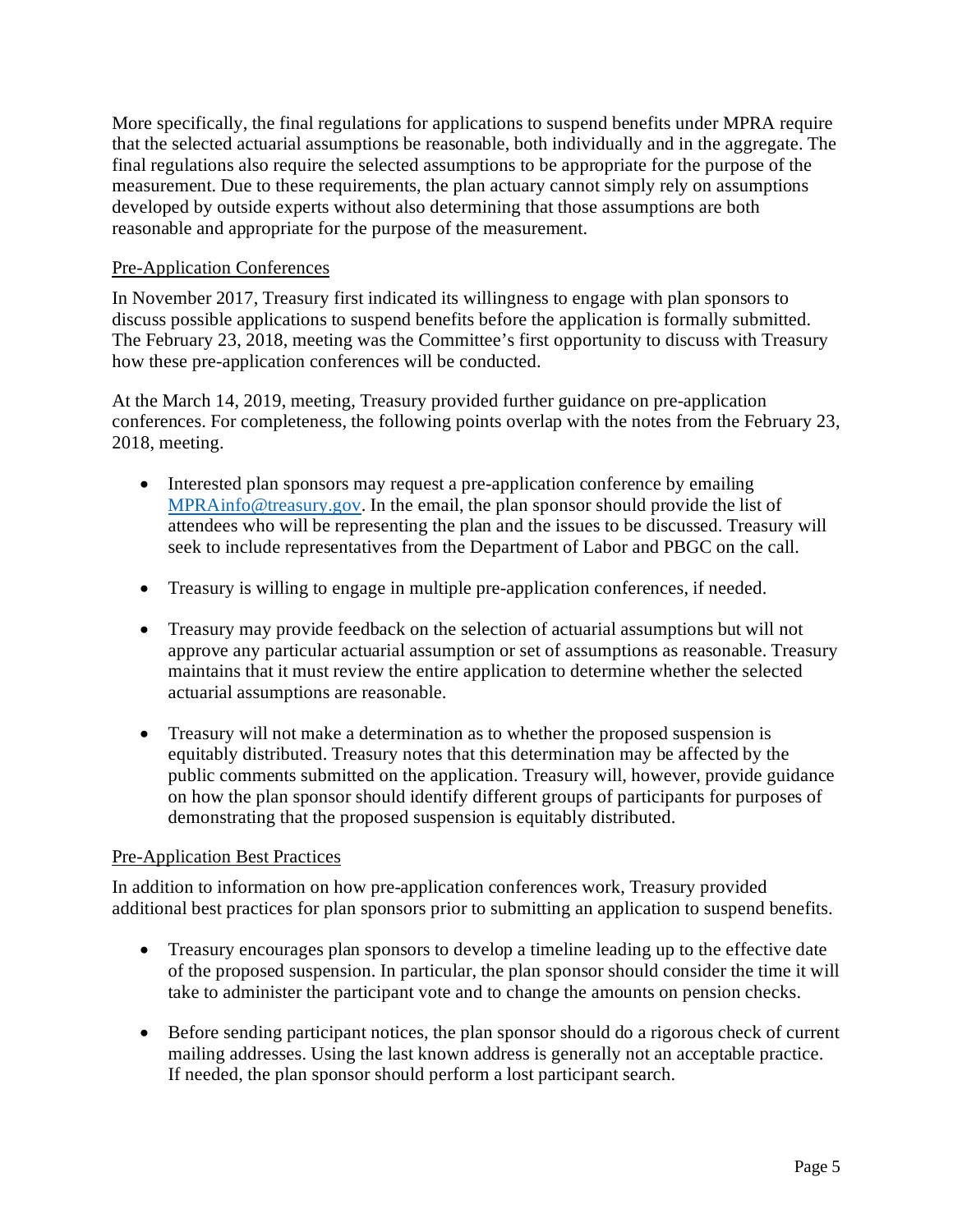# Application Review Process

Treasury and PBGC provided further feedback based on their review of recent applications to suspend benefits or partition liabilities.

- Treasury and PBGC noted that some recent applications have included programming errors or approximations made outside of the valuation system. Plan actuaries should be as precise as possible with their calculations. If a plan actuary is aware of unavoidable limitations with the valuation software that require approximations for programming the proposed suspension, the actuary should consider raising the issue in a pre-application conference. Any approximations or changes to the projected benefits from the valuation output should be identified and explained early in the application review process.
- After submitting an application to suspend benefits, plan sponsors and plan actuaries should be prepared for questions and requests for information from Treasury and PBGC. Treasury and PBGC noted that some applicants have not been timely with their responses, as needed to expedite the review process. Information not provided in a timely fashion can impair a plan sponsor's ability to receive an approval of an application.
- Treasury and PBGC encourage plan sponsors and plan actuaries to review the presentation at the 2018 Conference of Consulting Actuaries (CCA) Annual Meeting by Boris Vaynblat (The McKeogh Company) during Session 409, "Anatomy of a Successful Suspension of Benefits Application.<sup>[3](#page-5-0)</sup> This presentation provides good practical guidance on preparing a successful application and emphasizes the importance of starting the process early.
- In a follow-up communication with the Committee, Treasury indicated that it wishes to remind applicants that for purposes of the "does not materially exceed" test, applicants do not need to demonstrate that a plan will become insolvent if a similar but smaller suspension goes into effect. Rather, to satisfy this test, the application need only demonstrate that, with a similar but smaller suspension, the plan will not be able to meet the test defined in the applicable regulations—that the alternative suspension is reasonably estimated to enable the plan to avoid insolvency.

# Expected Number of Future Applications

Treasury and PBGC asked the Committee for input on the number of plans that are likely to submit applications to suspend benefits or partition liabilities in the coming year. Treasury and PBGC noted that they are aware of only a few plans in critical and declining status that are considering submitting applications.

The Committee members responded that they did not expect many more plans currently in critical and declining status to submit applications to suspend benefits or partition liabilities, for the following reasons:

• Many plans that are currently in critical and declining status cannot avoid projected insolvency, even with maximum benefit suspensions. These plans are too close to their

<span id="page-5-0"></span><sup>&</sup>lt;sup>3</sup> This presentation can be downloaded by CCA members at [www.ccactuaries.org.](http://www.ccactuaries.org/)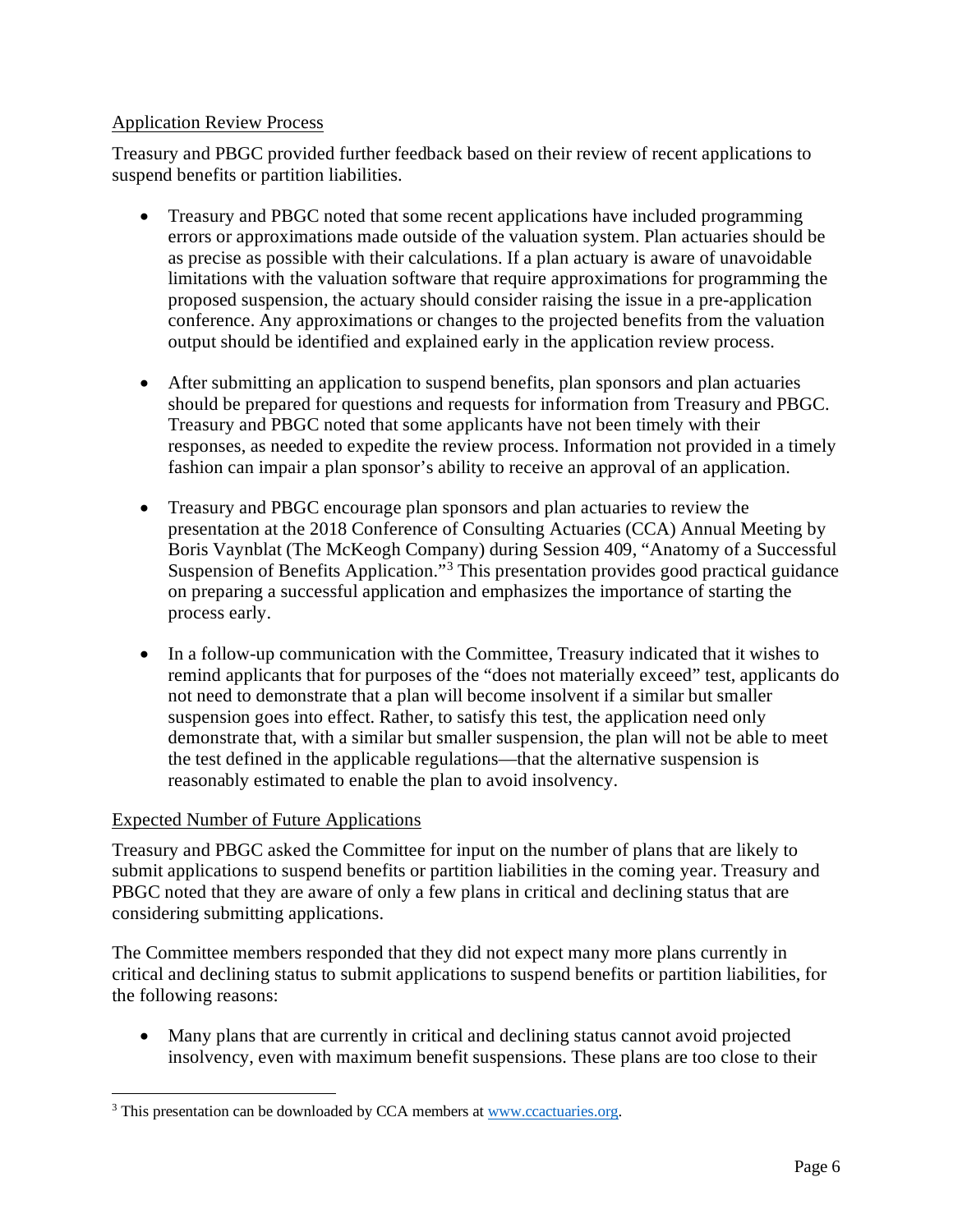projected insolvency date, have benefit levels that are not much more than PBGC guarantee levels, or both. For those plans that might apply concurrently for a partition of liabilities, uncertainty about PBGC's available resources becomes an important factor.

- Plan sponsors often perform an analysis of which participants would be "helped or hurt" by a suspension of benefits. This analysis considers the plan's projected insolvency date, and whether PBGC's multiemployer program will remain solvent and be able to pay guaranteed benefits. In many cases, the plan sponsor concludes it would be in the overall best interest of the participants not to apply for a suspension of benefits.
- Although Treasury has provided more details about the application process in recent years, preparing an application remains a time-consuming and expensive process, and approval is far from a certainty. In a case where the plan sponsor has determined that a suspension of benefits may be slightly beneficial to the participant population overall, that slight benefit may not justify the significant expense and uncertainty associated with the application process.
- Even though the Joint Select Committee on Solvency of Multiemployer Pension Plans dissolved at the end of 2018, many plan sponsors are holding out hope for a legislative solution to the solvency crisis. While some plan sponsors may decide to proceed with preparing an application to suspend benefits under current law, others may determine that the expense is not worth it until the legislative picture becomes clearer, especially as some proposals would repeal relevant provisions under MPRA.

# **2. Withdrawal Liability**

PBGC provided commentary on various issues related to withdrawal liability.

### Proposed Regulations on Simplified Methods

PBGC discussed the proposed regulations on simplified methods for certain withdrawal liability determinations, issued on February 6, 2019. PBGC noted that comments are due no later than April 8, 2019. Members of the Committee expressed concern over ambiguity related to the effective date of any new regulations. PBGC indicated that their intent is to have any new rules apply prospectively only.

Some members of the Committee also expressed concern that the simplified methods set forth in the regulations might not be consistent with reasonable methods already adopted by certain plan sponsors. PBGC indicated that the preamble to the proposed rule states that a plan sponsor can choose to use an alternative approach that satisfies the requirements of the applicable statutory provisions and regulations, rather than one of the simplified methods.

The Committee also raised a concern with the proposed rule related to determining the portion of contribution increases required by a funding improvement plan or rehabilitation plan that should be excluded for purposes of calculating withdrawal liability. Specifically, the Committee expressed concern over the apparent requirement to actuarially "split" benefit-bearing contribution increases. PBGC indicated that under the proposed rule, for purposes of withdrawal liability, an increase in a benefit-bearing contribution rate is treated similarly to a plan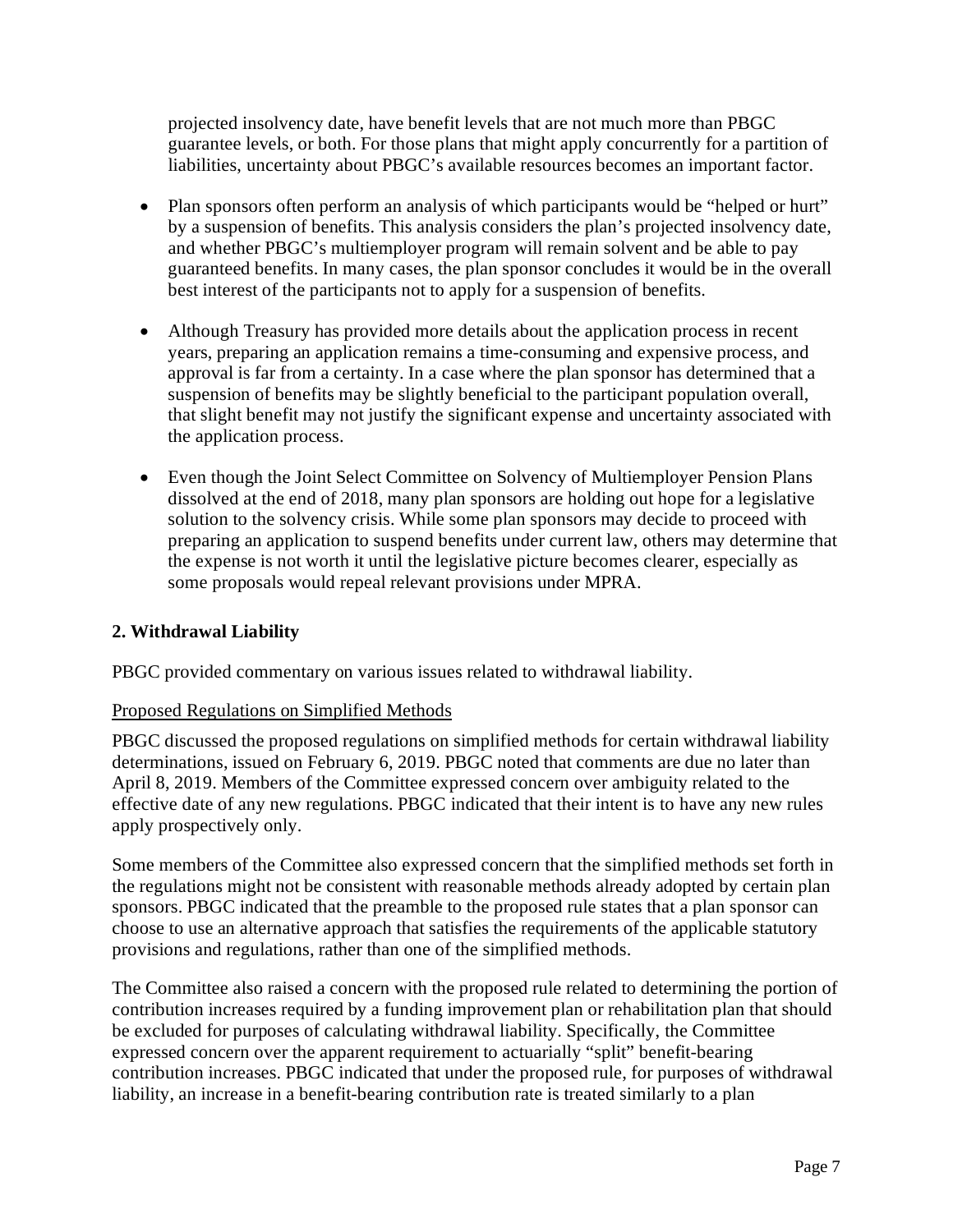amendment increasing benefits. PBGC invited comments on the proposed rule regarding alternative methods that plan sponsors use to identify additional contributions used to provide an increase in benefits.

Responding to a question from the Committee, PBGC indicated that the proposed regulations would clarify, prospectively, the order in which the de minimis credit is applied relative to the affected benefits base (for prior reductions in adjustable benefits as part of a rehabilitation plan). The proposed regulations indicate that the de minimis credit should be applied after the affected benefits base, not before.

PBGC indicated that the simplified methods in the proposed regulations do not address a partition of liability, and that the partition order for a plan would set forth how the withdrawal liability calculations must be done.

### Recent Application Experience

PBGC discussed recent experience with applications by plan sponsors for alternative terms and conditions to satisfy withdrawal liability and alternative withdrawal liability allocation methods. PBGC noted that the number of applications for alternative withdrawal liability rules over the past year has been lower than expected.

# Alternative Settlement Terms

Under ERISA section 4224, a plan sponsor may adopt an alternative terms and conditions for the satisfaction of an employer's withdrawal liability that differ from those described under ERISA section 4219, if the alternative terms are consistent with ERISA.

In April 2018, PBGC issued guidance in the form of a policy statement on this topic.<sup>[4](#page-7-0)</sup> PBGC encourages plan sponsors to request PBGC review of alternative terms and conditions to settle withdrawal liability, especially in situations when the plan sponsor is considering adopting "global" terms that will apply to all participating employers in the plan. PBGC noted its concern that alternative terms sometimes may be inconsistent with ERISA; while the purpose of alternative terms may be to avoid damage to employers, the terms must also maximize collections for the plan. PBGC encourages plan sponsors to discuss their alternative settlement terms and proposals informally with PBGC. PBGC noted, however, that PBGC approval of alternative settlement terms is generally not required, and PBGC can only determine whether the alternative terms are not inconsistent with Title IV of ERISA.

As part of its review of alternative settlement terms, PBGC will evaluate whether the proposed terms will maximize collection of withdrawal liability and employer contributions, when compared to the statutory payment rules. PBGC will determine whether the proposed terms are in the best interest of plan participants and beneficiaries and do not create an unreasonable risk of loss to PBGC. If needed, PBGC will work with the plan sponsor to modify the proposed terms to lessen the risk of loss to plan participants and beneficiaries or to PBGC.

PBGC noted that in late 2014, it approved alternative settlement terms for a plan that was projected to become insolvent. In this situation, the alternative terms proposed by the plan

<span id="page-7-0"></span><sup>4</sup> Link to PBGC policy statement: [https://www.federalregister.gov/documents/2018/04/04/2018-06780/requests-to](https://www.federalregister.gov/documents/2018/04/04/2018-06780/requests-to-review-multiemployer-plan-alternative-terms-and-conditions-to-satisfy-withdrawal)[review-multiemployer-plan-alternative-terms-and-conditions-to-satisfy-withdrawal.](https://www.federalregister.gov/documents/2018/04/04/2018-06780/requests-to-review-multiemployer-plan-alternative-terms-and-conditions-to-satisfy-withdrawal)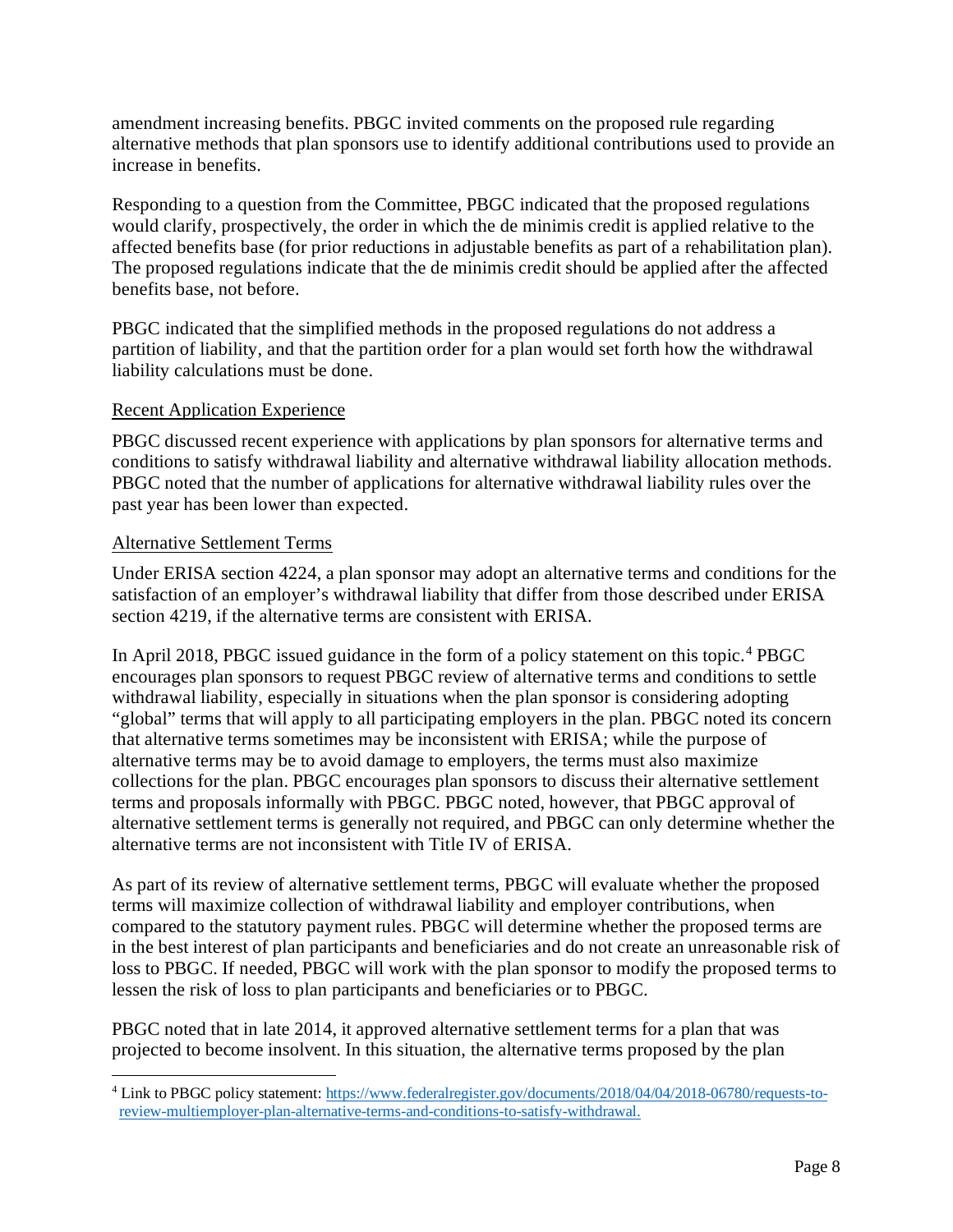sponsor would allow employers that remain in the plan through the insolvency date to settle their withdrawal liability at a significant discount. The plan sponsor was able to demonstrate that the proposed terms would keep employers participating in the plan, and the additional contribution income would delay the date of projected insolvency. As a result, the net effect of the alternative settlement terms reduced the risk of loss to plan participants and beneficiaries and to PBGC.

#### Alternative Allocation Methods

Under ERISA section 4211, a plan sponsor may adopt an alternative method for allocating unfunded vested benefits for purposes of determining employer withdrawal liability. Any alternative method must not increase the risk of loss to plan participants and beneficiaries or to PBGC's multiemployer insurance program. Under ERISA, PBGC approval is required for any alternative allocation method.

In recent years, PBGC has reviewed applications for alternative allocation methods that would bifurcate unfunded vested benefits following a merger of two plans. PBGC has also reviewed applications for so-called "two-pool" methods, in which a separate pool of unfunded vested benefits is established for employers that begin participating in the plan after a certain date, designed to attract new participating employers to the plan.

PBGC noted that the review and approval process for a two-pool method is relatively simple when the method does not allow existing employers to "jump" from the old pool to the new pool. PBGC indicated that it is regularly approving methods without jumping for plans in critical and declining status as well as plans in the "green zone." The process is more complicated and timeconsuming when the method does allow for jumping.

PBGC described how, under a two-pool method that permits jumping, the method typically requires an employer that transitions from the old pool to the new pool to satisfy its withdrawal liability in the old pool. Withdrawal liability may be settled as a lump sum, or through periodic payments. Such a withdrawal liability settlement may be attractive to financially strong employers in the plan. The plan sponsor may also view the settlement as beneficial to plan participants. For example, a lump sum withdrawal liability settlement from a large employer, combined with continued contributions from that employer, could improve cash flow for a plan in critical and declining status, thus extending its projected solvency.

In reviewing an application for a two-pool method that permits jumping, PBGC will request information regarding proposed settlement rules for employers that jump from the old pool to the new pool. PBGC will evaluate how much the proposed method and settlement rules are expected to improve plan funding levels and solvency. (PBGC noted that some recent applications have shown insignificant improvement on projected solvency.) PBGC will also evaluate whether the proposed method and settlement rules would increase risk to plan participants and beneficiaries, as well as to other employers that remain in the old pool, and PBGC's multiemployer insurance program.

PBGC noted that in the past year, it has approved one application for a two-pool method that permits jumping, and two others are in the review stage.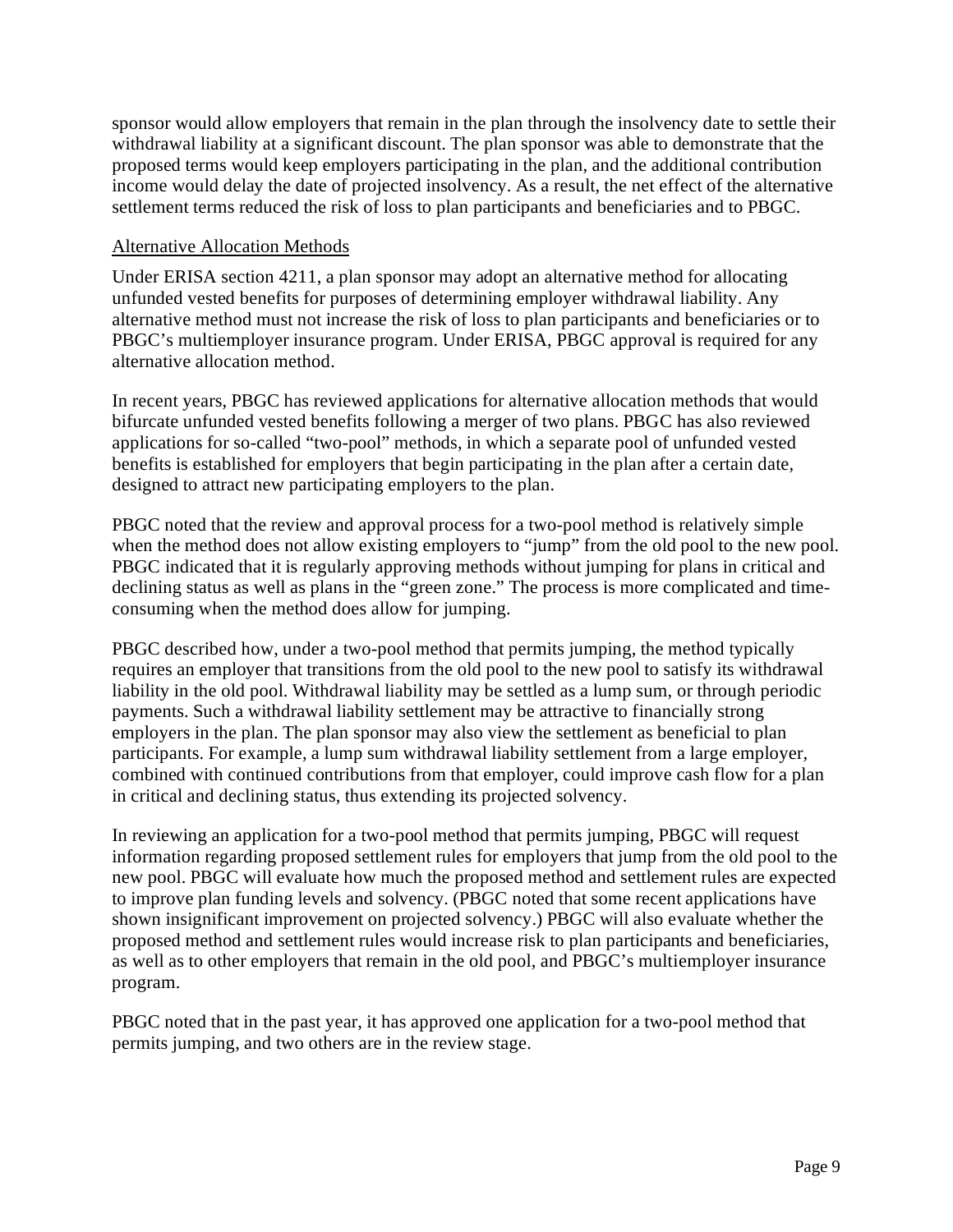# **3. Mergers and Transfers**

PBGC discussed various issues related to mergers and transfers between multiemployer plans.

# Final Regulations

In September 2018, PBGC published final regulations on mergers and transfers.<sup>[5](#page-9-0)</sup> The final regulations updated provisions in the prior regulations, though to a far lesser extent than the proposed regulations. The final regulations also provided new guidance on facilitated mergers, as permitted under MPRA.

(In a follow-up communication with the Committee, PBGC noted that clarification is needed in the final regulations, specifically in the second example of how a plan can demonstrate that financial assistance is needed in order to mitigate the adverse effect of a proposed merger. This example holds that the demonstration of adverse effect may be based on stochastic modeling showing "that the merged plan's probability of insolvency within 30 years of the merger exceeds 65% without the requested financial assistance." The percentage in this example should be 35% rather than 65%.)

# Facilitated Mergers

PBGC described the statutory requirements for PBGC to provide financial assistance to facilitate a merger between two or more multiemployer plans. First, at least one of the plans must be in critical and declining status. Furthermore, PBGC must reasonably expect that the financial assistance will reduce its expected long-term loss with respect to the critical and declining plan(s) involved, and determine that the financial assistance is necessary for the merged plan to remain solvent. The financial assistance must also not impair PBGC's ability to provide financial assistance to other plans that are projected to become insolvent, and it must be paid exclusively from PBGC's multiemployer program.

In evaluating whether the facilitated merger with financial assistance from PBGC (a "financial assistance merger") would reduce its expected long-term loss, PBGC will consider the value of financial assistance provided to facilitate the merger, versus the value of assistance it would eventually provide to the plan in critical and declining status without the facilitated merger. These determinations are made based on the same assumptions as in PBGC's financial statements. PBGC noted that the interest rate assumption is based on a yield curve, not the ERISA section 4044 select and ultimate rates.

PBGC described that when applying for a financial assistance merger, the plan actuary should be prepared to provide PBGC with several sets of projections. Projections should include cash flows—including withdrawal liability payments and contributions—up to and after the projected date of insolvency. (PBGC noted that sometimes the plan actuary will perform projections only up to the date of insolvency.)

PBGC acknowledged that the statutory requirement that the financial assistance must be "necessary for the merged plan to become or remain solvent" may appear to be a barrier for a plan in critical and declining status merging with a large, healthier plan. For example, based on

<span id="page-9-0"></span><sup>&</sup>lt;sup>5</sup> Link to final regulations: [https://www.federalregister.gov/documents/2018/09/14/2018-19988/mergers-and](https://www.federalregister.gov/documents/2018/09/14/2018-19988/mergers-and-transfers-between-multiemployer-plans)[transfers-between-multiemployer-plans.](https://www.federalregister.gov/documents/2018/09/14/2018-19988/mergers-and-transfers-between-multiemployer-plans)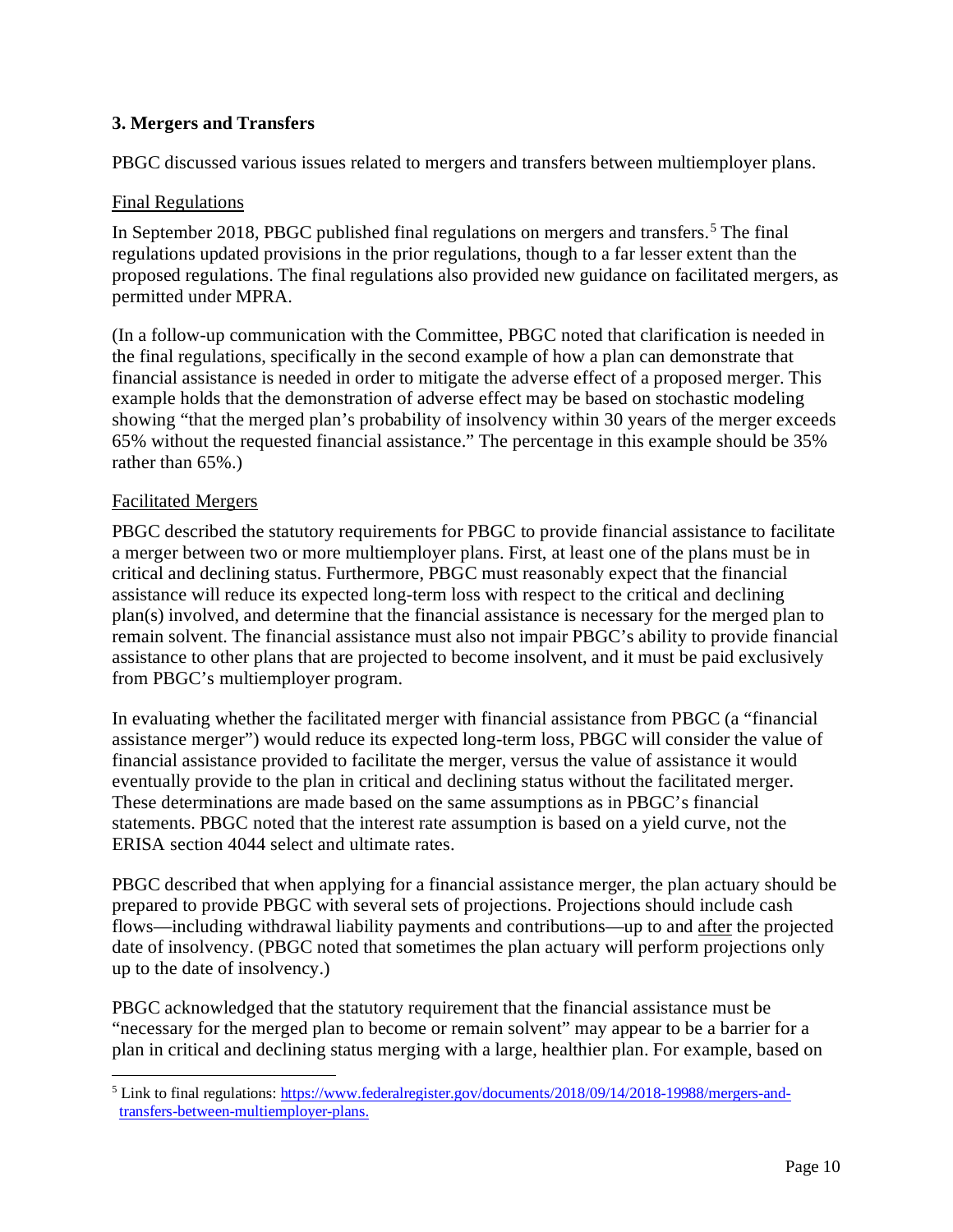the plan actuary's best estimate assumptions, following a merger between two such plans, the merged plan would still be projected to remain solvent without PBGC financial assistance. PBGC explained that there is some interpretive latitude with this statutory requirement, and plan actuaries should consider whether financial assistance is needed to avoid the merger having an adverse effect on the merged plan.

For example:

- The plan actuary could demonstrate through stochastic projections that, absent financial assistance from PBGC, the merger would substantially increase the probability of insolvency for the merged plan. The plan actuary could then demonstrate that the requested financial assistance would mitigate this adverse effect of the merger.
- The plan actuary could also perform deterministic projections reflecting a reasonable level of future adverse experience, such as investment returns that are lower than the actuary's best estimate assumption. PBGC mentioned, by way of an example of what might be considered reasonable based on its current thinking, a demonstration that reduces the median expected returns by one-half of the standard deviation.

PBGC indicated, however, that its thought process on this matter is evolving, and that its review of any such demonstration will consider the specific facts and circumstances. Any plan sponsor considering this approach is encouraged to discuss it with PBGC prior to submitting request for financial assistance to facilitate a merger.

PBGC also noted the following with respect to financial assistance mergers:

- The final regulations do not require, by default, detailed demonstrations that the amount of financial assistance to facilitate a merger be less than the financial assistance that would have been provided as part of a partition. PBGC acknowledges that the additional requirement of modeling a hypothetical suspension of benefits and partition could add significantly to the administrative burden on the plan sponsor preparing an application for a facilitated merger.
- Financial assistance from PBGC is limited to the value of guaranteed benefits in the critical and declining plan(s) involved in the transaction. Benefits in excess of the guarantee will need to be supported from other resources.
- Financial assistance for a facilitated merger is expected to be paid in installments over a limited period (such as 10 years).
- Financial assistance for a facilitated merger will most likely be paid quarterly, similar to how assistance is paid to plans that are insolvent and paying guaranteed benefits.
- A suspension of benefits is not a requirement for a financial assistance merger. Therefore, a proposed financial assistance merger that does not involve a suspension of benefits will be subject only to review and approval by PBGC, not by Treasury.